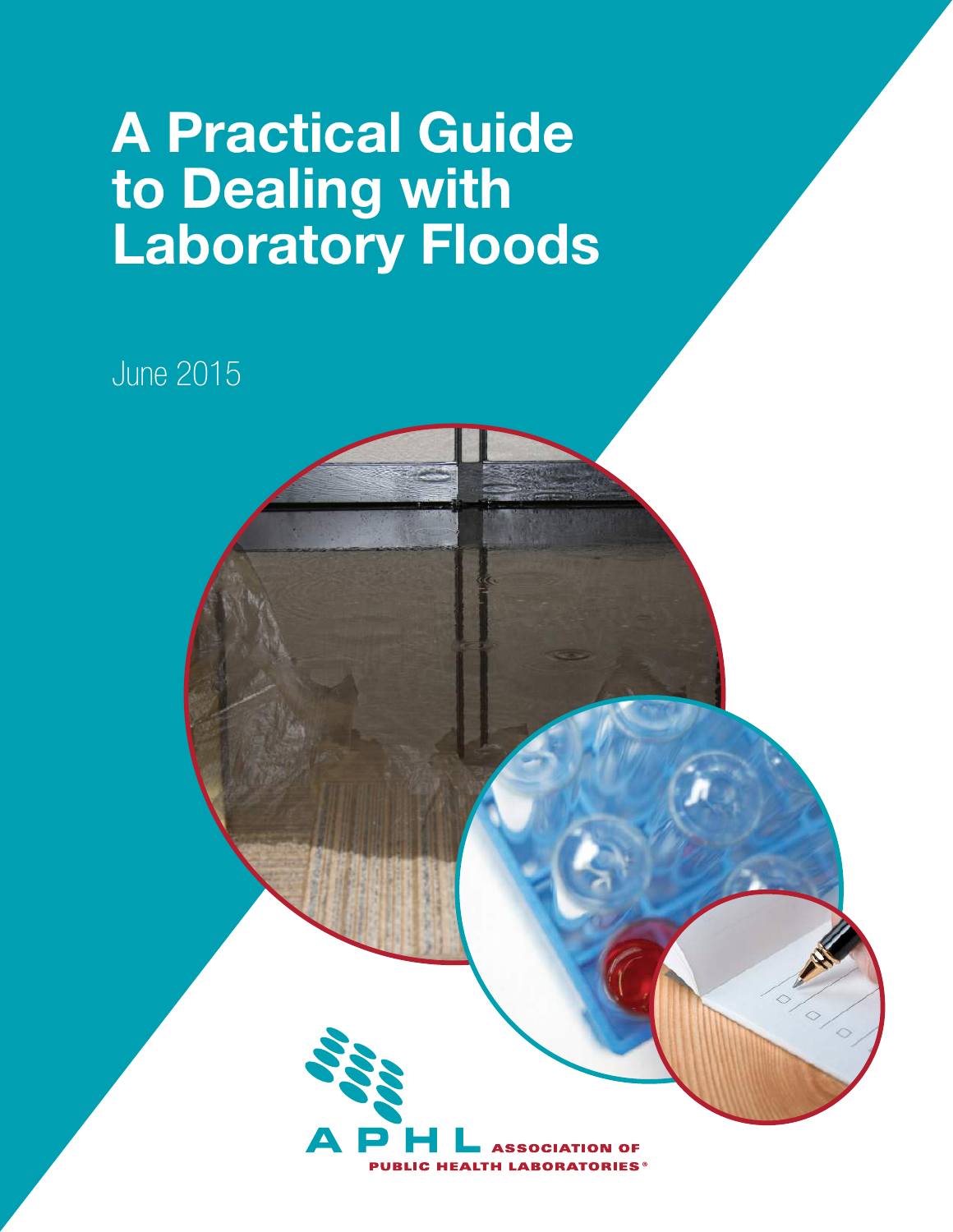This project was 100% funded with federal funds from a federal program of \$676,628. This publication was supported by Cooperative Agreement # U60HM000803 funded by the Centers for Disease Control and Prevention. Its contents are solely the responsibility of the authors and do not necessarily represent the official views of CDC or the Department of Health and Human Services. National Center for Immunization and Respiratory Diseases (IP) Office of Surveillance, Epidemiology and Laboratory Services (OSELS) National Center for HIV, Viral Hepatitis, STDs and TB Prevention (PS) National Center for Zoonotic, Vector-borne, and Enteric Diseases (CK) National Center for Environmental Health (NCEH) Coordinating Office for Terrorism Preparedness and Emergency Response (CTPER)

© Copyright 2015, Association of Public Health Laboratories. All Rights Reserved.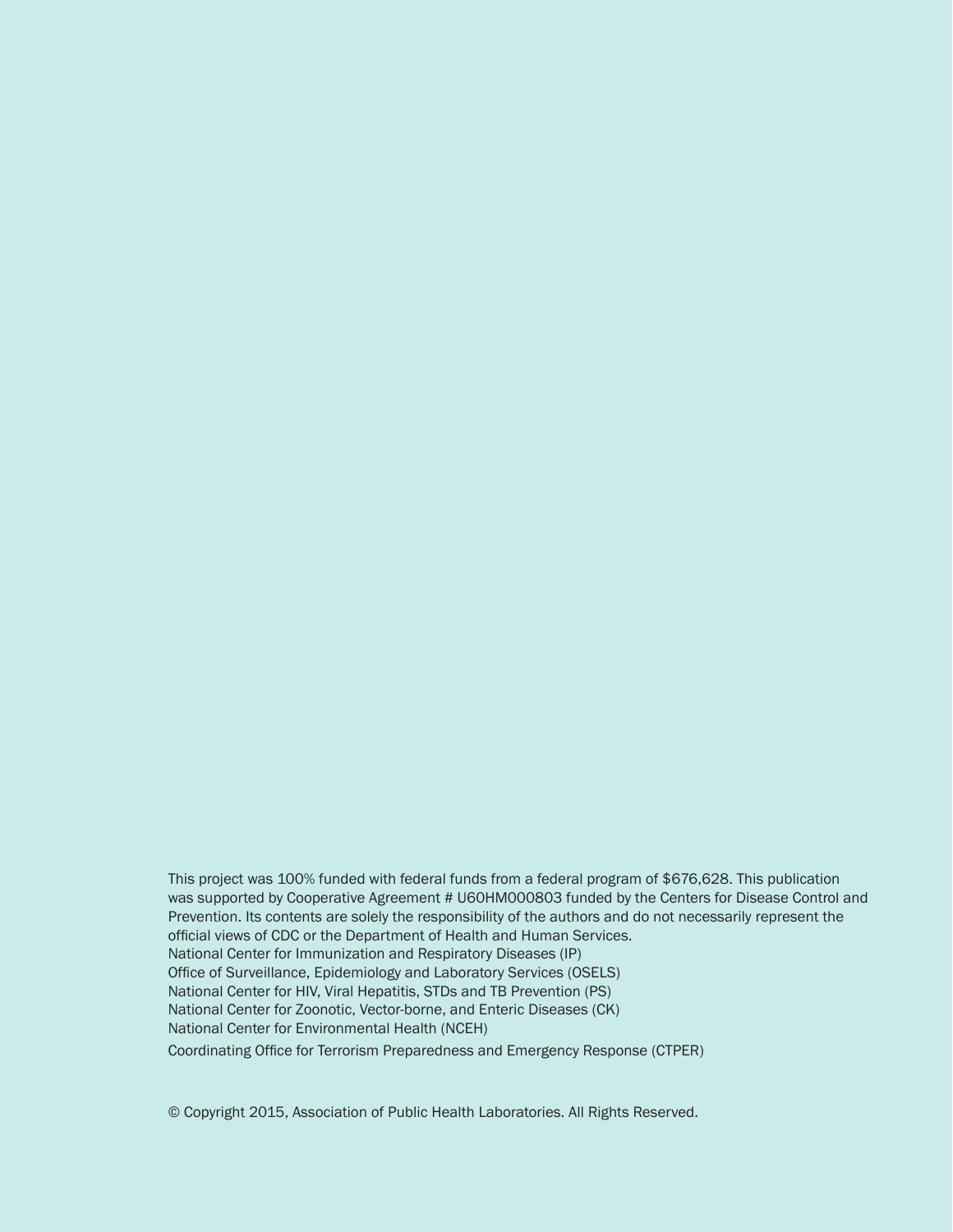# Table of Contents

| Section 1: Preparing for the Worst |  |
|------------------------------------|--|
|                                    |  |
|                                    |  |
| - 8                                |  |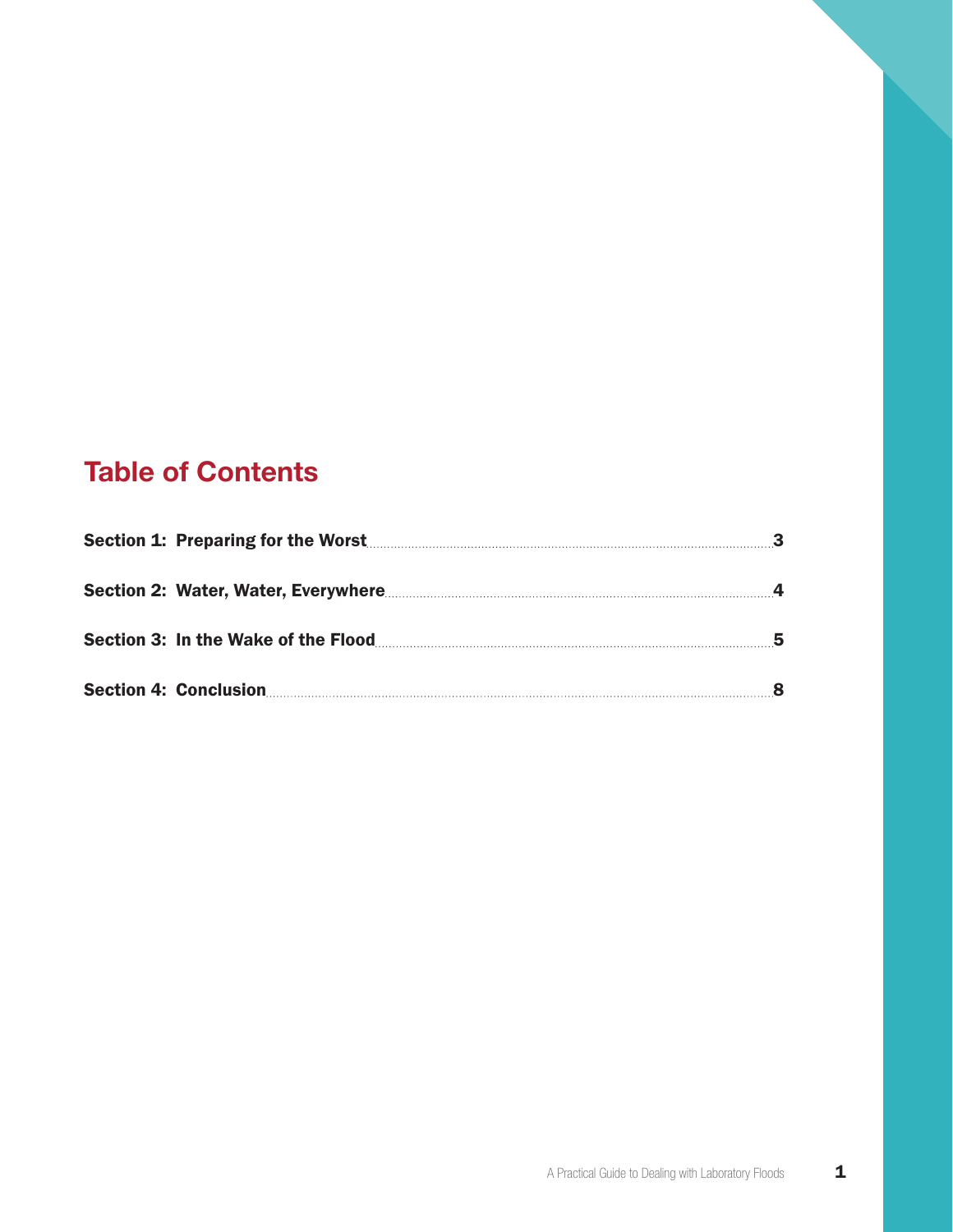*Damage caused by water pipes in 2014 at the Minnesota Department of Health Laboratory*

 $\mathbb{R}^d \times \mathbb{R}^d$ 

**FREE**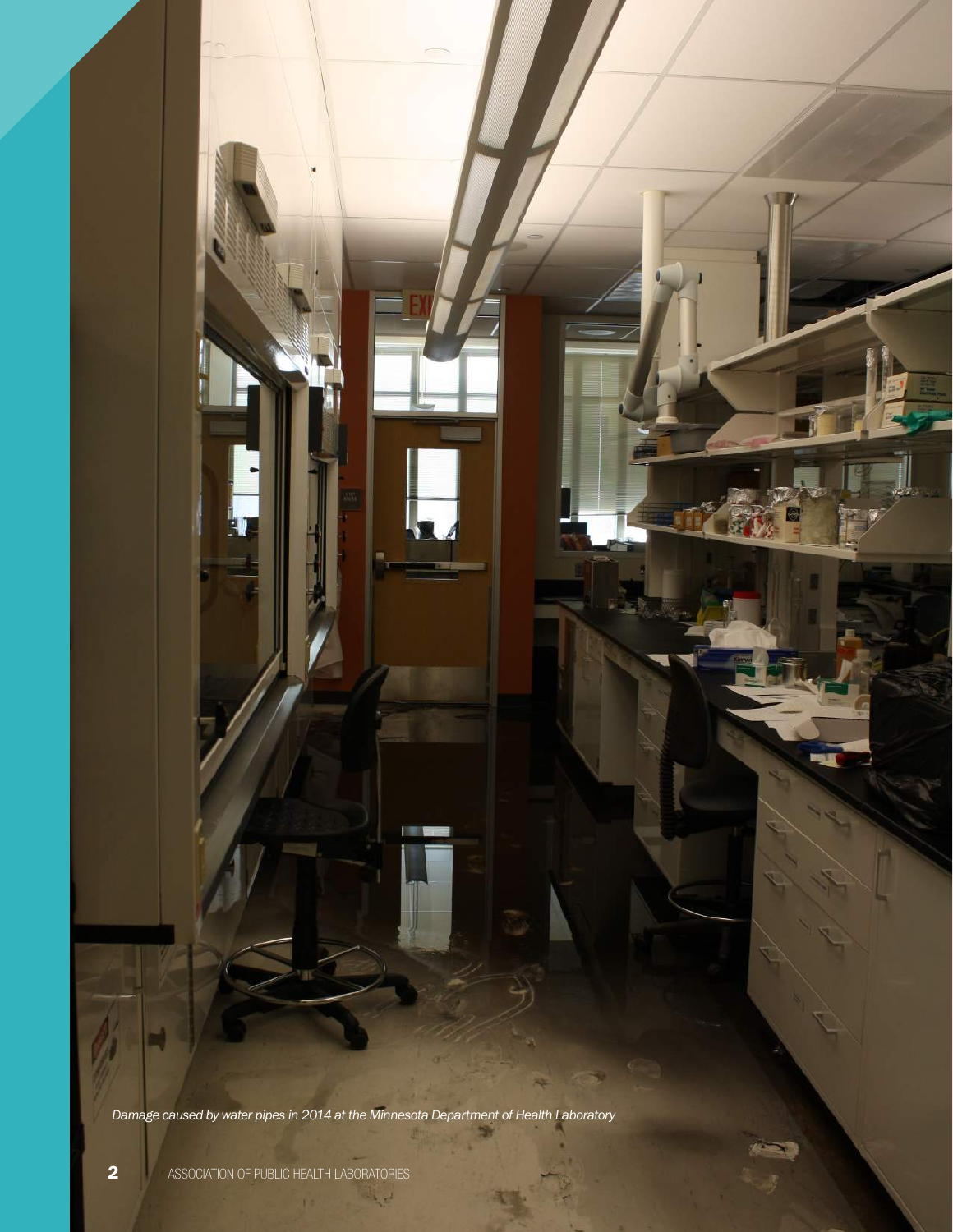<span id="page-4-0"></span>Frozen plumbing, leaky water tanks, excessive rainfall and other problems have all precipitated laboratory floods. Whether the water is "coming under the doors," "cascading down stairwells" or "seeping through the ceiling," your colleagues have seen it all. The good news is that, short of a lab-closing catastrophe like Hurricane Katrina, most laboratory flooding is survivable. Following are recommendations from laboratory staff who speak from experience.

## Section 1: Preparing for the Worst

Advance planning can take the guess-work out of emergency response and prevent a bad situation from becoming worse.

- COOP planning: Continuity of operations (COOP) planning is now routine for public health laboratories, which face a range of possible work disruptions, including flooding. Although COOP planning is too broad a topic to explore in detail here, a number of helpful resources are available on the APHL web site. At a minimum, (1) local first responders should be familiar with the laboratory and potential laboratory hazards, (2) agreements should be in place with external partners for surge capacity, in the event some laboratory testing must be performed off site temporarily, (3) there should be plans for what to do with samples that arrive at the laboratory when the building is shut down and (4) there should be up-to-date communication phone trees and plans for communicating with staff when the laboratory is disabled (via laptops, for example).
- **Be mindful of neighbors:** If the laboratory building is shared with another agency, be sure there are advance arrangements to notify all occupants of any crisis that impacts the building. One public health laboratory, for example, suffered a HVAC malfunction over a weekend, followed by freezing temperatures and burst water pipes. Even though alarm systems sounded, only one building occupant was notified; public health laboratory staff did not learn of the problem until at least 24 hours later.
- **Damage restoration:** Laboratory operations staff should maintain a short list of qualified contractors specializing in water removal and water damage restoration. In one public health laboratory, facility maintenance staff were familiar with such a company and able to get contractors on-site within two hours of flood detection. In addition, there should be current contact lists for every analytical section in the laboratory noting who is responsible for that area. These lists should be visible within each lab (and on file).
- **Insurance:** If the laboratory lacks insurance coverage for remediation of water damage due to acts of nature and other causes, consider adding this coverage.
- **Inventory:** The laboratory should maintain a detailed current inventory of all instruments (with model numbers and serial numbers) and supplies, along with contact information for vendors. In the event of a disaster, this inventory will serve as a checklist to gauge losses and to help facilitate a speedy recovery.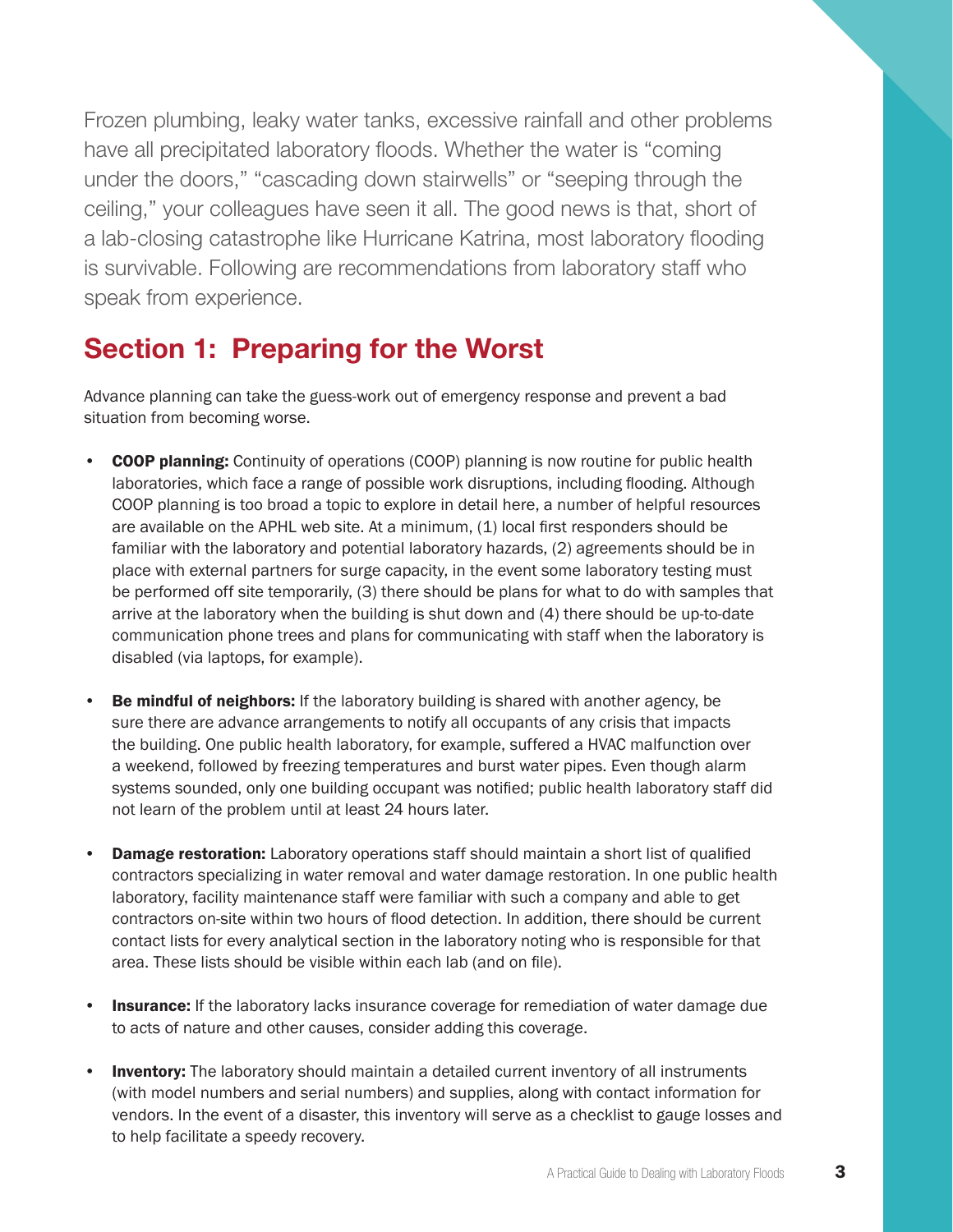## <span id="page-5-0"></span>Section 2: Water, Water, Everywhere

When water is first detected where it shouldn't be  $-$  inevitably afterhours, or so it seems  $$ several things need to happen ASAP.

- Notification: Whoever spies the water first whether a laboratory security guard in the middle of the night or a scientist in the middle of the day — needs to begin a call chain that includes, at least, the laboratory director, chief of laboratory operations/maintenance, laboratory biosafety officer and, depending on the severity of the situation, the local fire department. Fire fighters are trained to minimize the water damage incurred while putting out a fire and to help property owners deal with any unavoidable water damage that occurs. Thus, they are familiar with damage-control protocols (such as poking a hole in the ceiling to release pooled water and prevent ceiling collapse) and may be able to supply water pumps, heaters, wet vacuums, tarps, etc. If your laboratory is affiliated with a university, you may also want to notify university maintenance crews, who likely can offer additional assistance and may have an existing relationship with water damage remediation contractors.
- Safety first: If hazardous laboratory materials are compromised or threatened, the local HAZMAT team should be involved in the response. Laboratory staff may also need to shut off the electricity in water-exposed areas, as electricity flows easily through water and poses a lethal risk. In some cases, trained laboratory personnel may need to be called in to shut off sensitive laboratory instruments. Mass spectrometers, for example, have potentially hidden high voltage lines that power overhead vacuums. Trained laboratory staff know where those voltage lines are, while first responders may overlook them. In any case, from a policy standpoint, first responders may be reluctant to touch laboratory instrumentation.

Note: *If deemed safe, do not unplug refrigerators and freezers. Laboratories have found that refrigerators and freezers can actually withstand a good amount of water exposure (including water "gushing from ceilings") without suffering damage or compromising stored items.*

- Triage: If water threatens immediate damage such as in a laboratory-wide event involving a burst overhead sprinkler system — safeguard priority items as much as possible. For example, use plastic biohazard bags to cover expensive laboratory instruments and computers, close doors, remove paper files from desktops, etc.
- Locate the source: Of course, it is paramount to stop the flow of water, if you can. In one situation, for example, laboratory maintenance workers were able to manually shut off the valve allowing water to spew from a 2,000-gallon rooftop storage tank. Even if the worst damage is already done by the time the flood is discovered, it is necessary to identify the source of the water, so measures can be taken to avert a similar crisis in the future.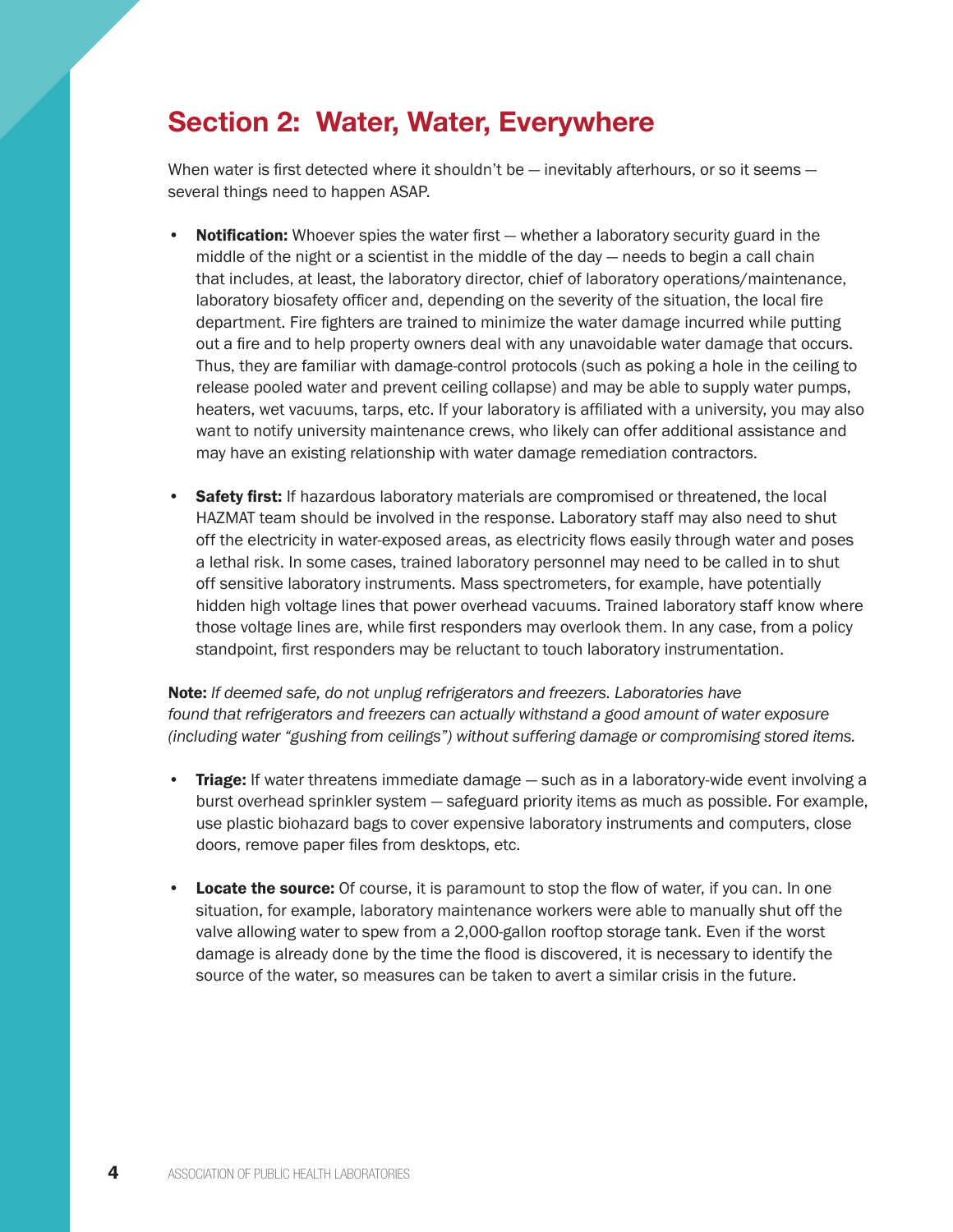# <span id="page-6-0"></span>Section 3: In the Wake of the Flood

After the immediate crisis is more or less contained, the lengthy process of recovery begins. This process encompasses four activities, which will likely overlap in time: (1) assessing damage, (2) assuring continuity of vital laboratory operations, such as newborn screening; (3) restoring waterdamaged areas and equipment; and (4) implementing reasonable measures to prevent future water catastrophes.

- **Calling in help:** Now is the time to call pre-identified water damage remediation experts. The sooner you begin the better.
- **Calling all staff:** If parts of the facility are unusable, you may need to notify select staff to stay home. Or, if there is extensive damage — possibly including falling ceiling tiles, electrical issues and unknown safety hazards — you may want only a core group of staff to work on flood recovery. One laboratory, which was closed by the local fire department in the wake of extensive flooding, worked through the state public information office to issue a press release notifying staff to stay home. Be sure to let staff know how they will receive (or how to access) updates including how they will be notified to return to work.
- Initial damage assessment and clean-up: The initial water damage assessment and clean-up will likely include removing standing water, making sure water has not infiltrated into electrical junction boxes, assessing the saturation of drywall and implementing measures to stop water migration within the drywall (e.g., using highintensity heaters and fans to evaporate the water or cutting out a section of wet drywall to prevent further wicking). Thorough damage assessment is important to identify safety hazards and to assure proper remediation and thus prevent mold and other issues further down the road.

Note: *Some damage may not be obvious. For example, small cooling fans on computers can "grab" water and fling it across the computer's internal electronics. Water will follow the path of least resistance, which means along instrument seams and through exhaust vents in ceiling tiles. Follow the water.*

## A Color-coded System for Damage Assessment

## Red Stickers Major damage. Complete replacement recommended.

#### **Orange**

Noticeable damage. Repair or restoration recommended.

### Yellow

Wipe-down restoration, i.e., clean up and assess.

### Green

No apparent water contact. Proceed with use/evaluation.

\*Developed by the Office of Indiana State Chemist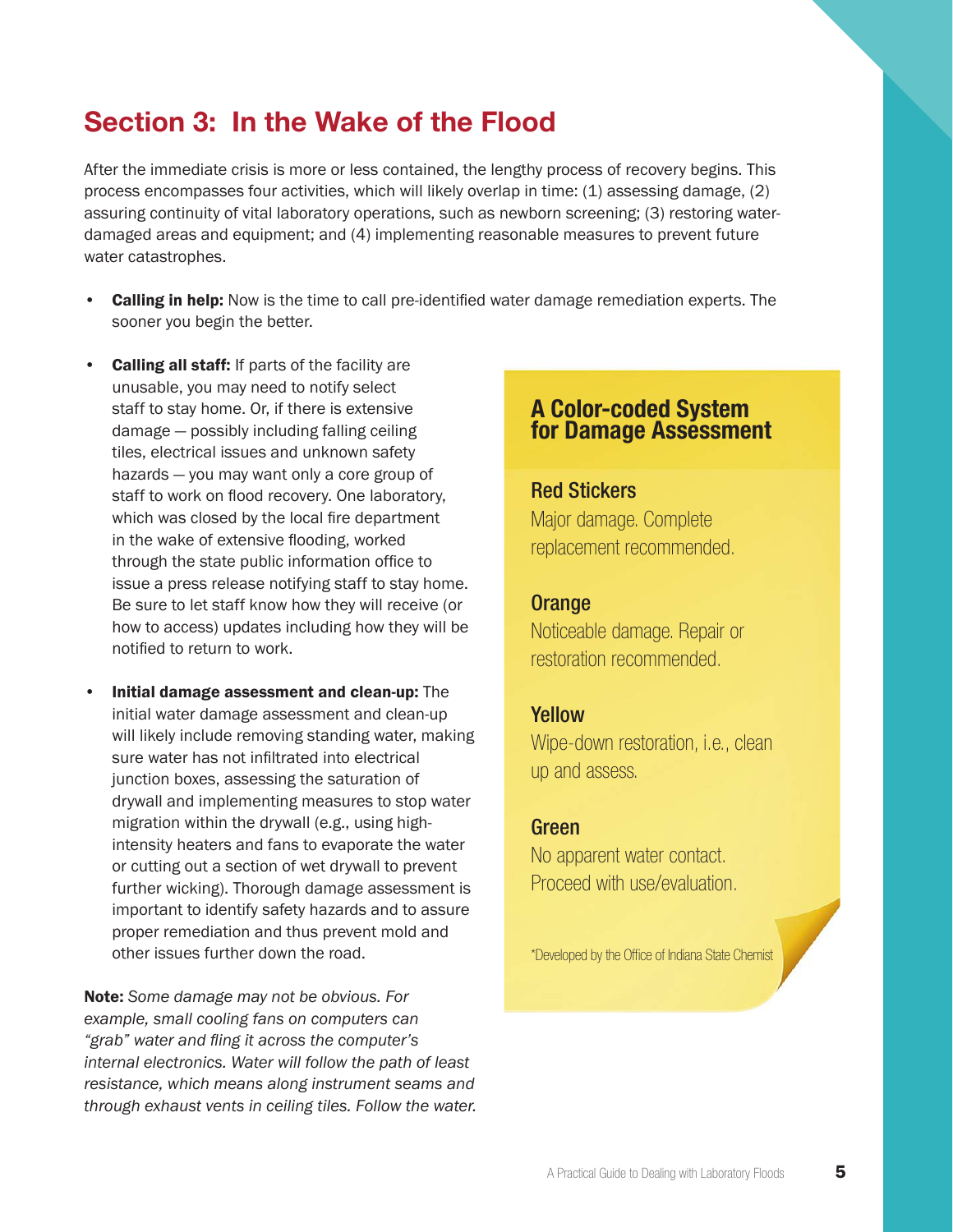- Continuity of operations: If it is obvious that some laboratory areas are unsuitable for continued usage, activate the laboratory's COOP plan. Priority work can sometimes be relocated in-house (e.g., to a training laboratory) or may need to be temporarily relocated to a partner laboratory off-site. It may also be necessary to set up a makeshift specimen receiving area or to notify submitters to hold specimens, if they can.
- **Document everything:** Make sure all damage, remediation efforts and remediation costs are documented (including photographs of flood damage), as government officials, insurance agents (and perhaps the news media) will inevitably ask for this information. It will also be helpful for after-action reviews.
- A data-driven approach: Laboratories have emphasized a data-driven approach to water damage remediation, especially in highly regulated areas, such as BSL-3 suites. One approach is to use infrared technology to map out where water has migrated within drywall. One water-damaged laboratory, for example, was able to cut out a section of wall from the hall side of its BSL-3 suite and use heating elements to dry the wall from the outside in, thereby avoiding alterations that would require re-certification of the BSL-3 space.
- Better safe than sorry: If the water event is associated with freezing temperatures in the laboratory, any exposed reagents will need to be analyzed or discarded. Qualified laboratory staff will also need to assess data on impacted instruments to verify that the instruments are in proper working order. Instruments may need to revalidated, repaired or replaced. In any case, staff should document the initial condition of the instruments, as well as all quality measures taken to assess and revalidate them. In general, an instrument should not be approved for use unless approved by the laboratory director or quality assurance officer.

If laboratory data are used as the basis for regulatory or other legal action, the laboratory must be able to defend the data, if challenged, and demonstrate they are not skewed by flood-related problems.

Note: *Staff should conduct a performance qualification even on apparently undamaged instruments, using certified reference materials or samples tested prior to the flood. If instruments generate unexpected results, staff should investigate all aspects of sample preparation and analysis.*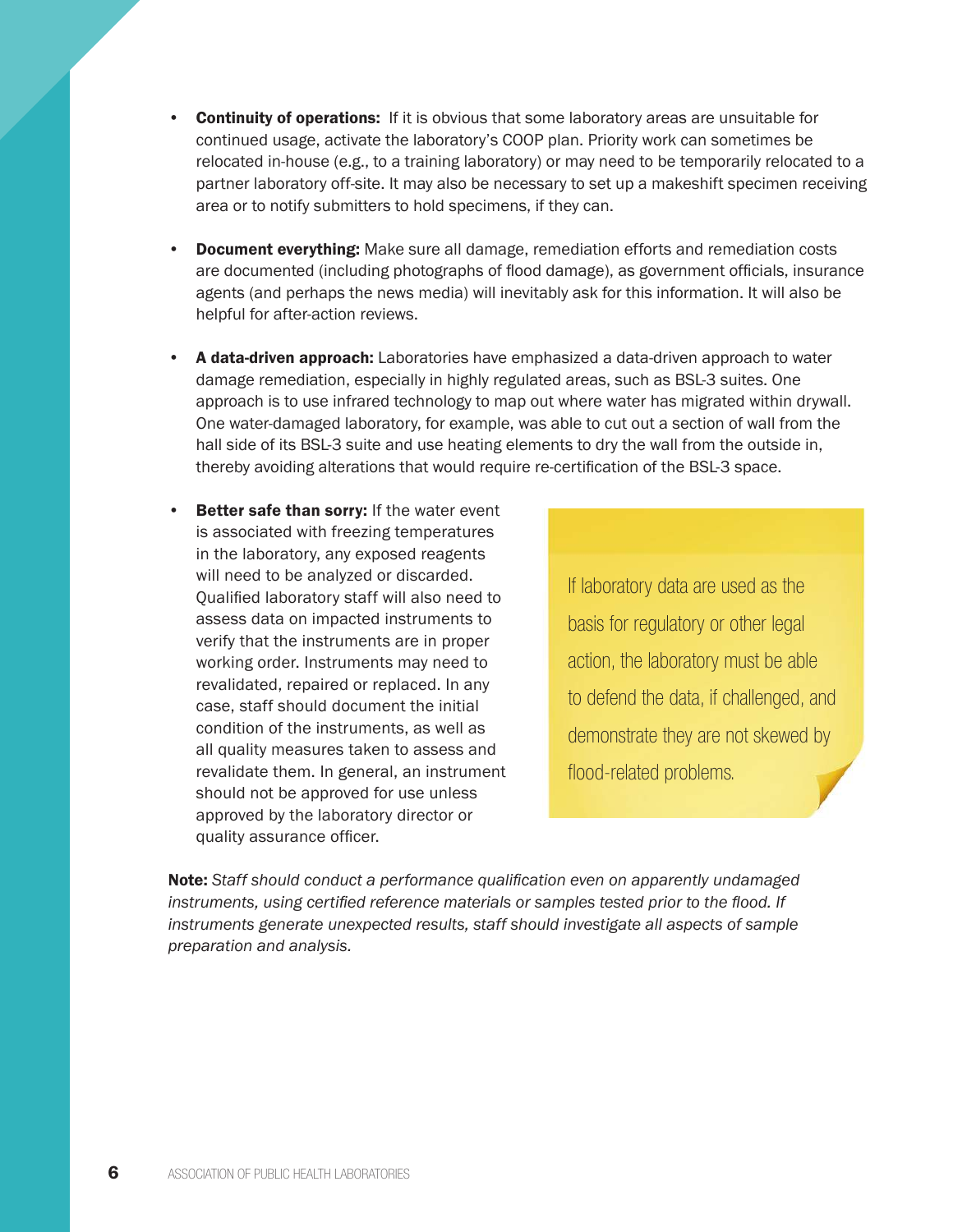- **Instrument/supply inventory:** Conduct an inventory of instruments, centrifuges, computers, refrigerators, etc., and compare this with the laboratory's most recent inventory on file. Again, it is important to document all damage and losses, to assess what needs to be replaced/repaired and to document the cost of recovery. (Expect to lose considerable staff time completing insurance paperwork, obtaining purchase orders and overseeing repairs. In addition, expect to forfeit service contract renewals on instruments that require flood-related repairs.)
- **Keep communication lines open:** Throughout the recovery, it is important to keep staff, customers and the public informed about the laboratory's status. One water-damaged laboratory issued a newsletter every 3-4 weeks with post-flood updates, including what labs were coming back on-line, the status of performance qualifications, etc. The newsletter was also posted on the laboratory's website.
- **After-action review:** Laboratory leaders should undertake a detailed review of the cause of the crisis, the response to the crisis and the cost of the crisis. Based on findings, COOP plans and biosafety checklists can be updated and measures implemented to safeguard the laboratory against future water events and to improve the laboratory's emergency response.
- **Preventing future water catastrophes:** Depending on the cause of the water crisis, you may be able to implement measures to prevent a reoccurrence. After enduring two water events in quick succession, one public health laboratory met with the lab's construction design team to identify safety features that could be installed; in this case, sensors to measure the flow of water coming from rooftop deionization tanks and devices to automatically shut off the water flow when it exceeds normal thresholds. Other precautions could include improving the insulation around water pipes potentially exposed to freezing temperatures and assuring doors to utility rooms seal securely.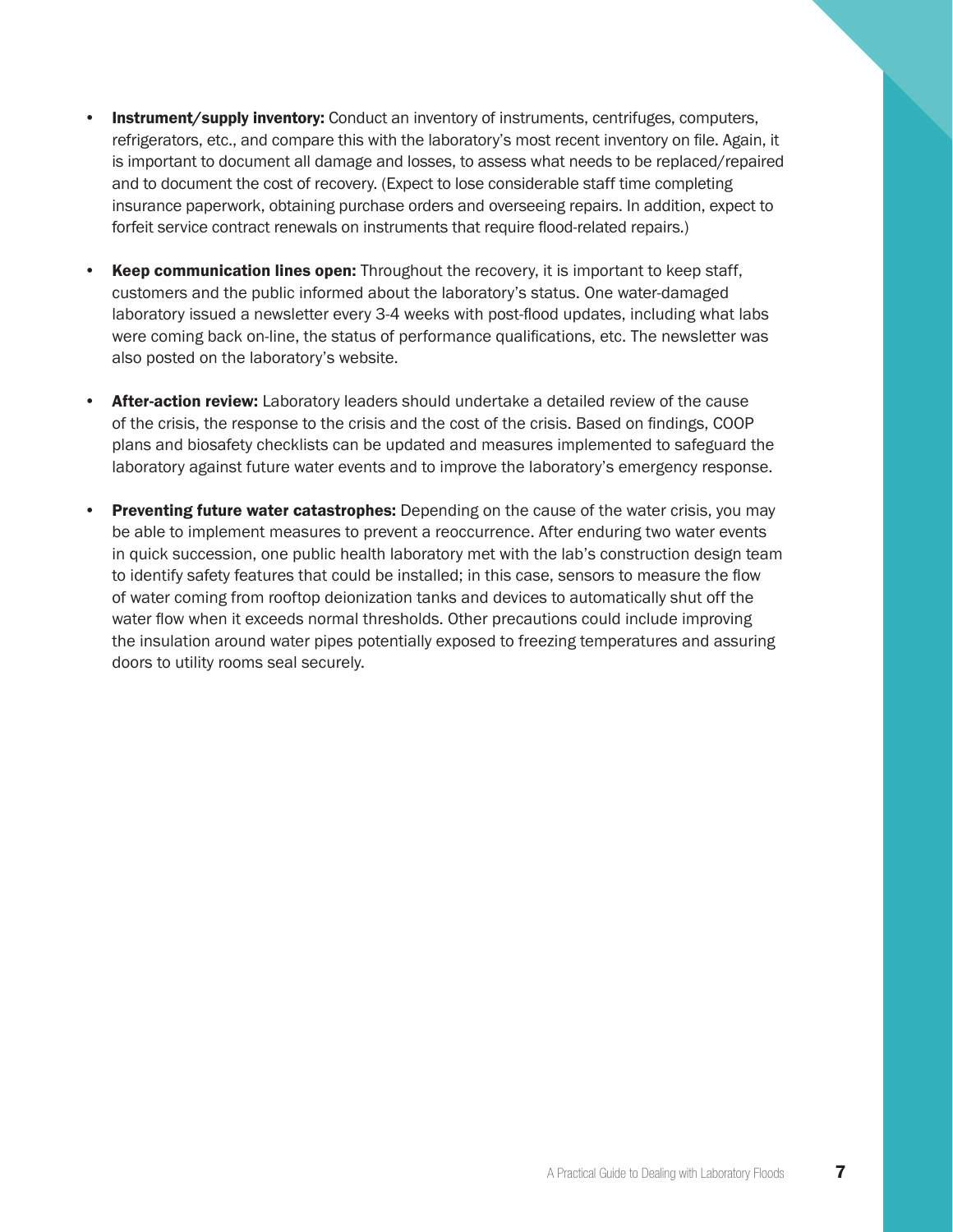## <span id="page-9-0"></span>Section 4: Conclusion

Laboratories' extensive plumbing infrastructure places them at increased risk for adverse water events, and, unfortunately, these are not uncommon. However, as with other aspects of laboratory safety, pre-planning can mitigate the impact of water crises. Core preventive measures include comprehensive COOP planning, agreements with other building tenants for joint disaster alerts, advance identification of water remediation contractors, prominently displayed contact lists for laboratory managers (who may need to turn off instruments in flooded areas) and maintenance of a current laboratory inventory and flood insurance policy. In the aftermath of a flood, triage, damage assessment and continuity of operations are all-important. Thorough documentation of water damage, response activities and recovery costs will ensure maximum insurance payments and help laboratory leaders hone their emergency response plans. In general, the more transparent the recovery, the better; laboratory leaders should keep key stakeholders (staff, customers, government leaders and the public) apprised of the laboratory's operational status at all times.